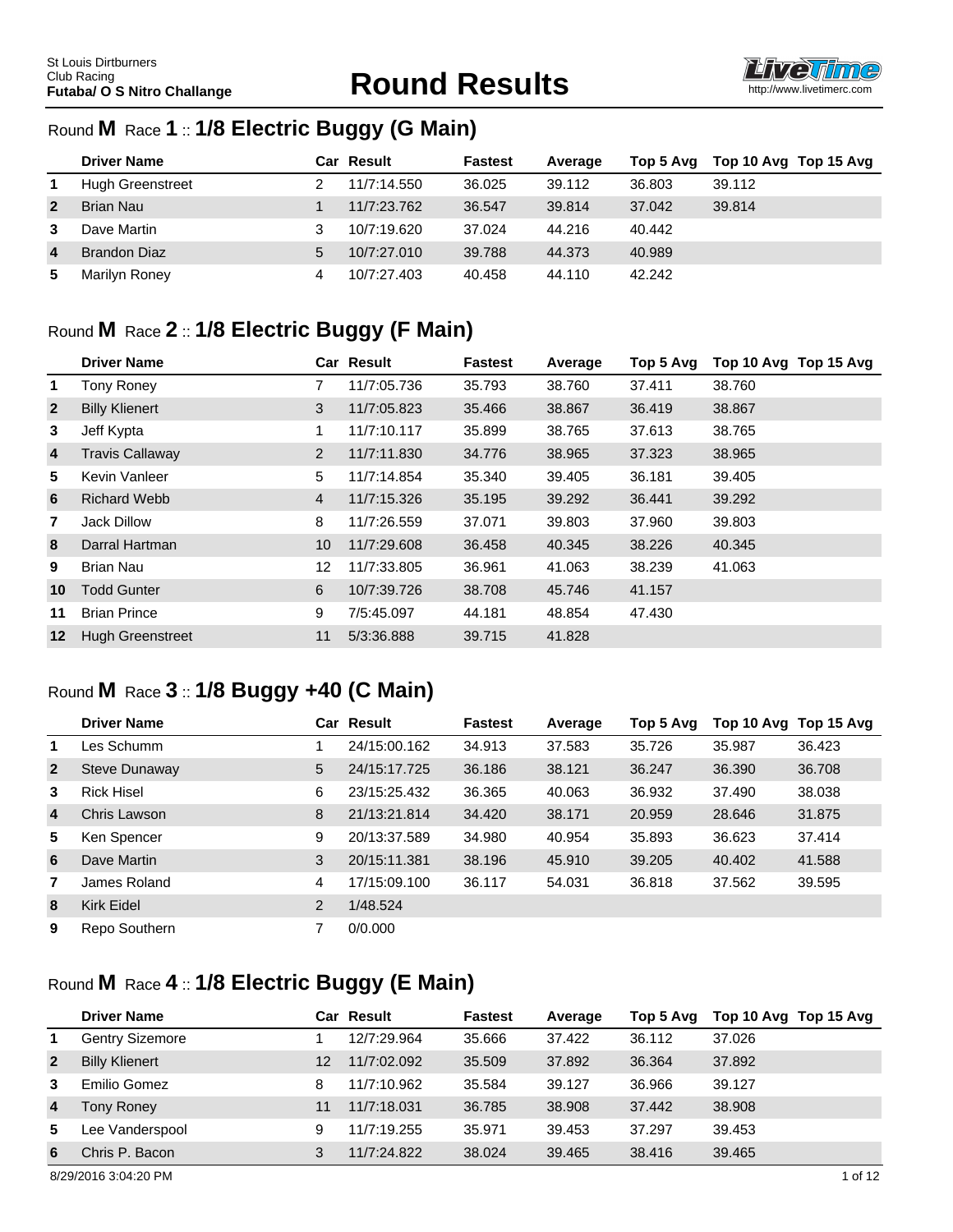# **FUTABALLANGE ROUND RESULTS**



| 7  | Steve Dunaway | 10 | 11/7:30.983 | 36.441 | 40.692 | 37.957 | 40.692 |
|----|---------------|----|-------------|--------|--------|--------|--------|
| 8  | David Rush    | 5  | 11/7:31.579 | 36,000 | 40.050 | 36.977 | 40.050 |
| 9  | Ryan Robinson |    | 11/7:35.680 | 34.778 | 40.229 | 37.025 | 40.229 |
| 10 | Ken Spencer   | 6  | 10/7:09.085 | 36.718 | 42.290 | 38.190 |        |
| 11 | Jonah Thomas  | 4  | 5/3:29.672  | 36.761 | 39.243 |        |        |
| 12 | Devan Linkey  |    | 0/0.000     |        |        |        |        |

### Round **M** Race **5** :: **1/8 Pro (C Main)**

|                | <b>Driver Name</b>   |                | <b>Car Result</b> | <b>Fastest</b> | Average | Top 5 Avg |        | Top 10 Avg Top 15 Avg |
|----------------|----------------------|----------------|-------------------|----------------|---------|-----------|--------|-----------------------|
| 1              | Aaron Pucci          | 2              | 27/15:24.712      | 32.726         | 34.289  | 32.887    | 33.036 | 33.175                |
| $\overline{2}$ | <b>Britten Curry</b> | 9              | 26/15:06.694      | 33,305         | 34.720  | 33.507    | 33.724 | 33.831                |
| 3              | Nick Cattuna         | 6              | 26/15:32.424      | 33.391         | 35.651  | 33.649    | 34.030 | 34.327                |
| $\overline{4}$ | Nate Johnston        | 8              | 25/15:09.780      | 33.720         | 36.362  | 34.020    | 34.354 | 34.812                |
| 5              | Gary Wright          | 4              | 22/13:16.746      | 32.560         | 36.273  | 33.472    | 33.851 | 34.191                |
| 6              | <b>Brock Witmer</b>  | 10             | 22/13:43.314      | 33.423         | 37.472  | 33.804    | 34.440 | 35.268                |
| 7              | Coach Townsend       | 5              | 20/14:19.179      | 33.644         | 43.210  | 34.667    | 35.098 | 36.364                |
| 8              | Tony Bacon           | 3              | 2/1:29.053        | 43.163         | 43.163  |           |        |                       |
| 9              | Justin Wheeler       |                | 0/0.000           |                |         |           |        |                       |
| 9              | Kevin Tomsovic       | $\overline{7}$ | 0/0.000           |                |         |           |        |                       |

#### Round **M** Race **6** :: **1/8 Electric Buggy (D Main)**

|                | <b>Driver Name</b>     |                   | <b>Car Result</b> | <b>Fastest</b> | Average | Top 5 Avg | Top 10 Avg Top 15 Avg |
|----------------|------------------------|-------------------|-------------------|----------------|---------|-----------|-----------------------|
| 1              | Ed Gaines              | 2                 | 12/7:15.659       | 35.007         | 36.478  | 35.464    | 36.085                |
| $\overline{2}$ | <b>Justin Miller</b>   | 8                 | 12/7:16.087       | 34.129         | 36.221  | 34.464    | 35.383                |
| 3              | <b>Bob Harrah</b>      | 5                 | 12/7:26.811       | 34.609         | 37.060  | 35.449    | 36.736                |
| $\overline{4}$ | Connor Light           | 1                 | 12/7:28.437       | 34.909         | 37.282  | 35,200    | 36.492                |
| 5              | Tim Wiggins            | 3                 | 12/7:33.088       | 35.611         | 37.511  | 36.021    | 37.054                |
| 6              | James Roland           | $\overline{4}$    | 11/7:04.949       | 35.964         | 38.906  | 37.111    | 38.906                |
| $\overline{7}$ | Kirk Eidel             | 7                 | 11/7:09.282       | 35.986         | 38.782  | 36.637    | 38.782                |
| 8              | Craig Bryant           | 9                 | 11/7:14.076       | 36.984         | 39,304  | 37.917    | 39.304                |
| 9              | <b>Gentry Sizemore</b> | 11                | 11/7:32.564       | 34.524         | 41.308  | 38.368    | 41.308                |
| 10             | Ken Schueler           | 6                 | 2/1:20.713        | 38.273         | 38.273  |           |                       |
| 11             | Matt Gosch             | 10                | 0/0.000           |                |         |           |                       |
| 11             | <b>Billy Klienert</b>  | $12 \overline{ }$ | 0/0.000           |                |         |           |                       |

# Round **M** Race **7** :: **1/8 Intermediate (C Main)**

|                | <b>Driver Name</b>      |   | Car Result   | <b>Fastest</b> | Average  | Top 5 Avg | Top 10 Avg Top 15 Avg |        |
|----------------|-------------------------|---|--------------|----------------|----------|-----------|-----------------------|--------|
| 1              | Jonathan Greenwood      | 6 | 24/15:07.006 | 35.386         | 37.723   | 35.570    | 35.882                | 36.287 |
| $\overline{2}$ | <b>Shane Perry</b>      |   | 23/15:27.199 | 36.644         | 40.091   | 37.380    | 38.179                | 38.738 |
| 3              | Jeff Kypta              | 3 | 22/14:58.372 | 35.229         | 40.610   | 36.883    | 38.160                | 39,030 |
| 4              | Dave Martin             | 2 | 19/13:19.224 | 36.091         | 41.979   | 36.758    | 37.673                | 38,930 |
| 5              | <b>Hugh Greenstreet</b> |   | 15/14:59.838 | 37.264         | 1:01.190 | 38.210    | 39.856                |        |
| 6              | <b>Brian Prince</b>     | 4 | 11/8:32.509  | 38.947         | 43.651   | 40.781    | 43.651                |        |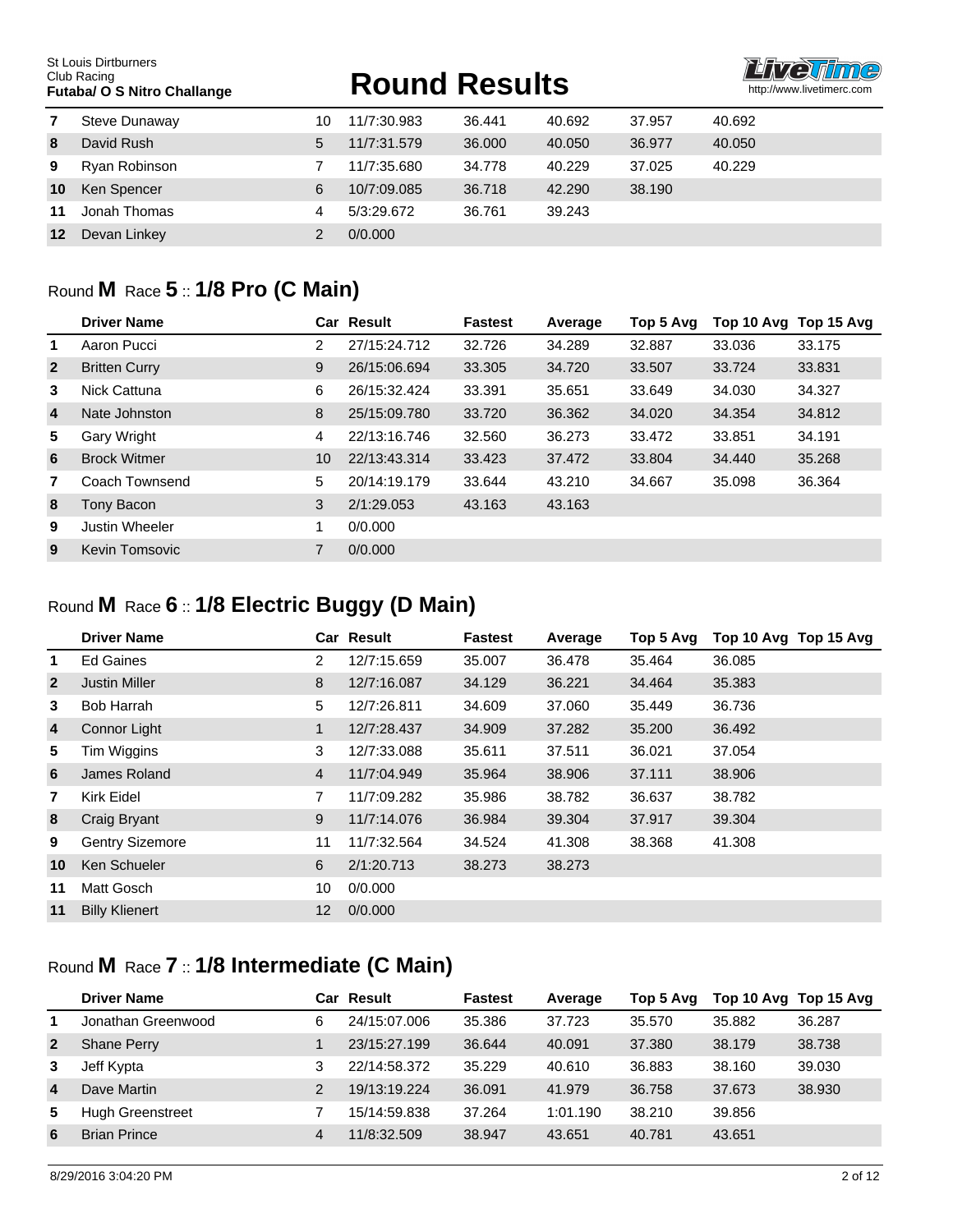| St Louis Dirtburners<br>Club Racing<br><b>Futaba/ O S Nitro Challange</b> |                     | <b>Round Results</b> |            |        | <b>Live Time</b><br>http://www.livetimerc.com |        |  |
|---------------------------------------------------------------------------|---------------------|----------------------|------------|--------|-----------------------------------------------|--------|--|
|                                                                           | <b>Brandon Diaz</b> |                      | 7/5:59.359 | 45.099 | 50.240                                        | 47.743 |  |
| 8                                                                         | Richard Webb        |                      | 3/2:21.679 | 38.650 | 41.337                                        |        |  |

# Round **M** Race **8** :: **1/8 Electric Buggy (C Main)**

|                | <b>Driver Name</b>    |                | <b>Car Result</b> | <b>Fastest</b> | Average | Top 5 Avg | Top 10 Avg Top 15 Avg |        |
|----------------|-----------------------|----------------|-------------------|----------------|---------|-----------|-----------------------|--------|
| 1              | Shane Luckey          | 5              | 18/10:28.088      | 33.234         | 34.803  | 33.580    | 33.929                | 34.525 |
| $\overline{2}$ | Jay Kalahurka         | $\overline{4}$ | 18/10:33.161      | 33.448         | 34.835  | 33.730    | 34.033                | 34.471 |
| 3              | Mike Marshall         | $\overline{2}$ | 18/10:33.178      | 33.268         | 35.347  | 33.451    | 33.855                | 34.648 |
| $\overline{4}$ | Josh Dill             | 3              | 18/10:33.812      | 33.841         | 35.273  | 34.206    | 34.546                | 34.848 |
| 5              | <b>Justin Miller</b>  | 12             | 17/10:08.998      | 33.516         | 35.684  | 34.023    | 34.328                | 35.337 |
| 6              | Tony Burton           | 6              | 17/10:11.616      | 33.297         | 35.833  | 33.817    | 34.463                | 35,386 |
| $\mathbf{7}$   | <b>Ed Gaines</b>      | 11             | 17/10:23.332      | 34.378         | 36.308  | 34.930    | 35.251                | 36.016 |
| 8              | Kevin Hudgins         | 9              | 17/10:51.359      | 33,822         | 38.176  | 34.605    | 35.212                | 36.336 |
| 9              | <b>Ray Molett</b>     | 8              | 16/10:03.005      | 34.273         | 37.711  | 35.486    | 36.343                | 37.711 |
| 10             | <b>Jared Nidiffer</b> | $\overline{7}$ | 5/3:16.039        | 35,310         | 38.312  |           |                       |        |
| 11             | Kevin Tomsovic        | 1              | 0/0.000           |                |         |           |                       |        |
| 11             | <b>John Filkins</b>   | 10             | 0/0.000           |                |         |           |                       |        |
|                |                       |                |                   |                |         |           |                       |        |

#### Round **M** Race **9** :: **1/8 Expert (C Main)**

|                  | <b>Driver Name</b> |                | Car Result   | <b>Fastest</b> | Average | Top 5 Ava | Top 10 Avg Top 15 Avg |        |
|------------------|--------------------|----------------|--------------|----------------|---------|-----------|-----------------------|--------|
| $\mathbf 1$      | Randy Keesling     | 5              | 24/15:01.208 | 34.945         | 37.366  | 14.081    | 24.884                | 28,802 |
| $\overline{2}$   | Steve Dunaway      | 4              | 24/15:18.546 | 34.958         | 38.208  | 35.451    | 35.857                | 36.463 |
| 3                | John Rodgers       | 3              | 23/15:08.803 | 34.765         | 39.078  | 35.224    | 35.811                | 36.266 |
| $\boldsymbol{4}$ | Emilio Gomez       |                | 22/15:04.156 | 34.336         | 40.702  | 35.394    | 35.936                | 36.721 |
| 5                | Justin Miller      | 6              | 20/12:33.849 | 34.260         | 37.600  | 34.522    | 35.267                | 36.564 |
| 6                | Tony Burton        | $\mathfrak{p}$ | 12/8:25.500  | 34.721         | 42.270  | 35.126    | 36.233                |        |

# Round **M** Race **10** :: **Intermediate Arena Truck (B Main)**

|                | <b>Driver Name</b>    |   | Car Result   | <b>Fastest</b> | Average | Top 5 Avg | Top 10 Avg Top 15 Avg |        |
|----------------|-----------------------|---|--------------|----------------|---------|-----------|-----------------------|--------|
| 1              | Kevin Vanleer         |   | 32/20:16.700 | 35.473         | 38.109  | 35.692    | 36.021                | 36.228 |
| $\overline{2}$ | Lee Vanderspool       |   | 31/20:07.389 | 35.644         | 38.888  | 36.075    | 36.593                | 37.010 |
| 3              | Lionel Lawson         | 4 | 28/20:33.855 | 37.143         | 44.046  | 37.489    | 37.925                | 38.346 |
| 4              | <b>Richard Hollis</b> |   | 24/16:01.047 | 36.704         | 40.052  | 36.945    | 37.394                | 37,823 |
| 5              | Jonathan Greenwood    | 5 | 24/16:17.891 | 35.385         | 40.671  | 35.808    | 36.226                | 36.729 |

#### Round **M** Race **11** :: **1/8 Electric Buggy (B Main)**

|                | <b>Driver Name</b> |   | Car Result   | <b>Fastest</b> | Average | Top 5 Avg |        | Top 10 Avg Top 15 Avg |
|----------------|--------------------|---|--------------|----------------|---------|-----------|--------|-----------------------|
| 1              | <b>Brad Dean</b>   |   | 18/10:04.372 | 32.146         | 33.506  | 32,250    | 32.567 | 33.056                |
| $\overline{2}$ | Nate Johnston      |   | 18/10:19.305 | 33.431         | 34.505  | 33.644    | 33,803 | 34.223                |
| 3              | Joe Duffy          |   | 18/10:22.472 | 32.773         | 34.615  | 32.988    | 33.562 | 34.097                |
| $\overline{4}$ | Jay Kalahurka      |   | 18/10:28.056 | 33.139         | 34.520  | 33.510    | 33.762 | 34.186                |
| 5              | Jeremy Sonnier     | 6 | 18/10:31.365 | 33.317         | 34.665  | 33.645    | 33.933 | 34.253                |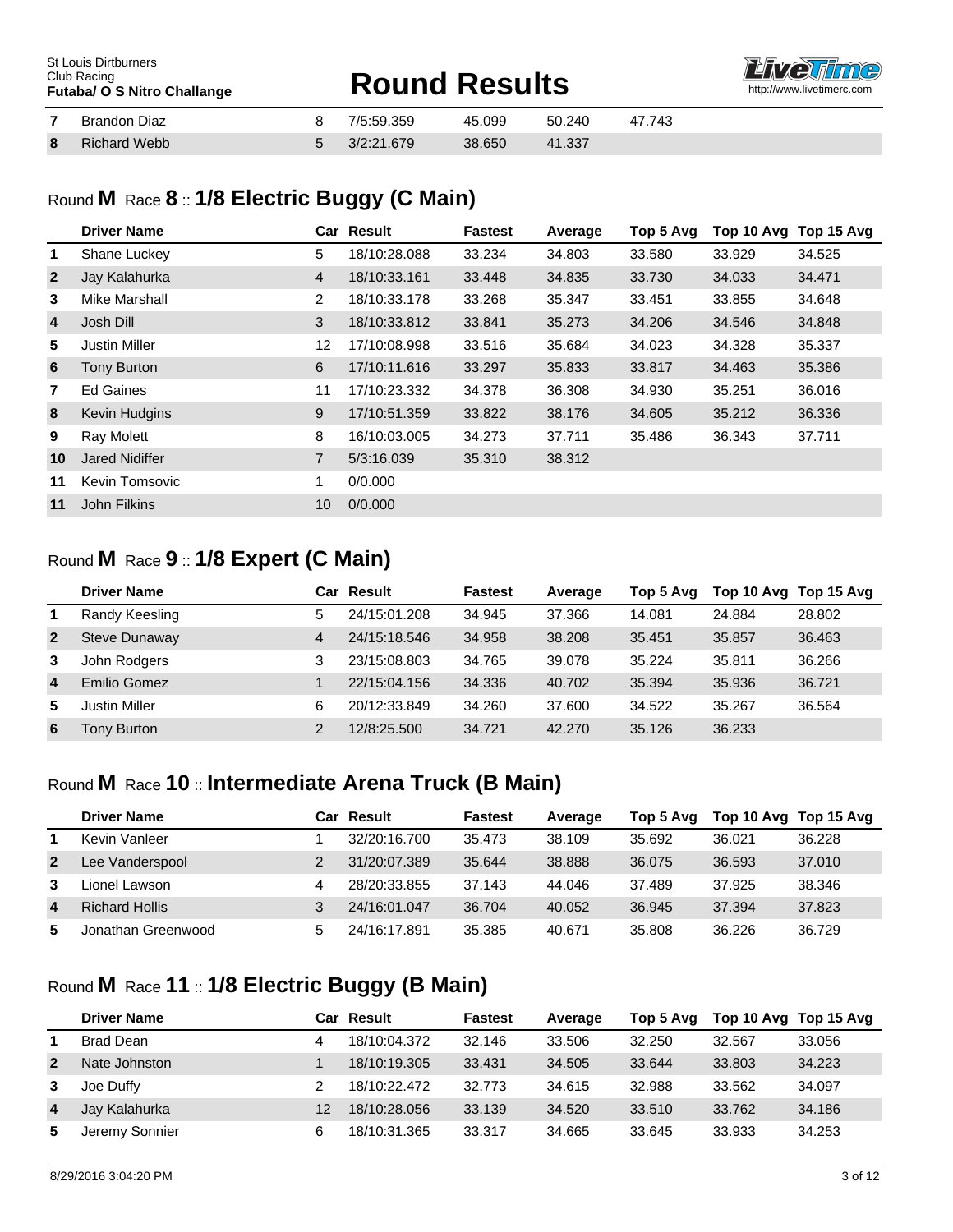# **FUTE ROUND RESULTS**



| 6       | <b>Billy Tylaska</b>  |    | 17/10:01.772 | 32.985 | 35.185 | 33.809 | 34.253 | 34.960 |
|---------|-----------------------|----|--------------|--------|--------|--------|--------|--------|
| 7       | ∟ou Colmo             | 9  | 17/10:03.670 | 33.440 | 35.477 | 33.925 | 34.390 | 35.223 |
| 8       | Shane Luckey          | 11 | 17/10:10.824 | 33.137 | 35.834 | 33.351 | 34.187 | 35.574 |
| 9       | Chris Cattlett        | 5  | 17/10:12.790 | 33.928 | 35.817 | 34.218 | 34.751 | 35.526 |
| 10      | Michael Dielschneider | 8  | 17/10:28.383 | 33.480 | 36.938 | 33.713 | 34.204 | 34,880 |
| 11      | Tim Garland           | 10 | 17/10:32.081 | 33.783 | 36.976 | 34.089 | 35.251 | 36.674 |
| $12 \,$ | Cody Mcclenahan       | 3  | 16/9:27.207  | 32.683 | 35.460 | 33.184 | 33.990 | 35.460 |

# Round **M** Race **12** :: **Expert Arena Truck (B Main)**

|                         | <b>Driver Name</b> |   | Car Result   | <b>Fastest</b> | Average | Top 5 Ava | Top 10 Avg Top 15 Avg |        |
|-------------------------|--------------------|---|--------------|----------------|---------|-----------|-----------------------|--------|
| -1                      | Randy Keesling     | 2 | 32/20:01.875 | 34.690         | 37.586  | 34.966    | 35.144                | 35.344 |
| $\overline{2}$          | John Rodgers       | 4 | 32/20:05.311 | 34.175         | 37.673  | 34.881    | 35.159                | 35.341 |
| 3                       | Steve Dunaway      | 3 | 32/20:13.790 | 34.813         | 37.599  | 35.178    | 35.529                | 35.821 |
| $\overline{\mathbf{4}}$ | Jason Duffy        |   | 17/11:59.514 | 34.491         | 42.405  | 27.801    | 31.635                | 39.388 |
| 5                       | Mike Marshall      | 6 | 12/7:17.846  | 34.426         | 36.371  | 35.042    | 35.823                |        |
| 6                       | Chris Lawson       | 5 | 10/6:29.233  | 35.524         | 38.816  | 36.572    |                       |        |
| 7                       | Ray Molett         |   | 0/0.000      |                |         |           |                       |        |

#### Round **M** Race **14** :: **1/8 Intermediate (B Main)**

|                | <b>Driver Name</b>    |                | <b>Car Result</b> | <b>Fastest</b> | Average | Top 5 Avg | Top 10 Avg | Top 15 Avg |
|----------------|-----------------------|----------------|-------------------|----------------|---------|-----------|------------|------------|
| 1              | <b>Adam Wietrick</b>  | 8              | 30/20:01.288      | 36.147         | 39.725  | 36.369    | 36.862     | 37.345     |
| $\overline{2}$ | <b>Rick Hisel</b>     | 1              | 30/20:15.652      | 36.589         | 40.392  | 37.290    | 37.691     | 38.050     |
| 3              | Scott Chilson         | $\overline{2}$ | 30/20:27.947      | 35.953         | 40.835  | 36.439    | 37.252     | 37.846     |
| $\overline{4}$ | Craig Bryant          | 9              | 29/20:00.458      | 37.156         | 41.039  | 37.852    | 38.221     | 38.743     |
| 5              | James Roland          | 3              | 29/20:04.444      | 36.096         | 41.643  | 36.540    | 37.236     | 37.923     |
| $6\phantom{1}$ | <b>Billy Klienert</b> | 7              | 29/20:25.207      | 37,230         | 41.902  | 37.904    | 38.427     | 38.812     |
| 7              | Lionel Lawson         | 10             | 27/20:17.605      | 37.107         | 45.163  | 37.784    | 38,872     | 39.798     |
| 8              | <b>Shane Perry</b>    | 12             | 27/20:37.395      | 37.705         | 43.289  | 38.659    | 39.297     | 40.171     |
| 9              | Ken Spencer           | 5              | 23/16:58.155      | 36.127         | 44.079  | 36.849    | 37.964     | 39.374     |
| 10             | Jonathan Greenwood    | 11             | 13/10:02.188      | 35.556         | 45.836  | 36.947    | 38.755     |            |
| 11             | <b>Chris Fiedler</b>  | 4              | 11/7:33.790       | 36.787         | 41.257  | 38.426    | 41.257     |            |
| 12             | Kevin Vanleer         | 6              | 4/3:21.524        | 39.663         | 40.668  |           |            |            |

# Round **M** Race **15** :: **1/8 Buggy +40 (B Main)**

| Ken Peterson<br>35.756<br>33.829<br>33.955<br>34.137<br>34.289<br>8<br>34/20:17.822<br>$\mathbf 1$        | Top 10 Avg Top 15 Avg |
|-----------------------------------------------------------------------------------------------------------|-----------------------|
|                                                                                                           |                       |
| John Tomljenovic<br>2<br>$\overline{2}$<br>34/20:24.252<br>36.056<br>34.202<br>34.505<br>34.782<br>34.667 |                       |
| Jeremy Sonnier<br>33.865<br>36.811<br>34.242<br>34.798<br>33/20:14.851<br>34.513<br>3                     |                       |
| Brad Bowman<br>4<br>4<br>37.329<br>35.129<br>33/20:30.097<br>34.151<br>34.431<br>34.803                   |                       |
| 5<br>37.999<br>John Filkins<br>34.533<br>34.852<br>35.086<br>32/20:26.006<br>34.180<br>1                  |                       |
| 6<br>es Schumm<br>11<br>38.722<br>31/20:03.369<br>35.859<br>36.168<br>35.547<br>36.467                    |                       |
| 6<br>40.289<br>Jay Kalahurka<br>30/20:07.487<br>33.584<br>34.241<br>34.593<br>34.997<br>7                 |                       |
| Jason Duffy<br>9<br>8<br>28/20:25.387<br>34.697<br>43.484<br>35,850<br>36.346<br>36.938                   |                       |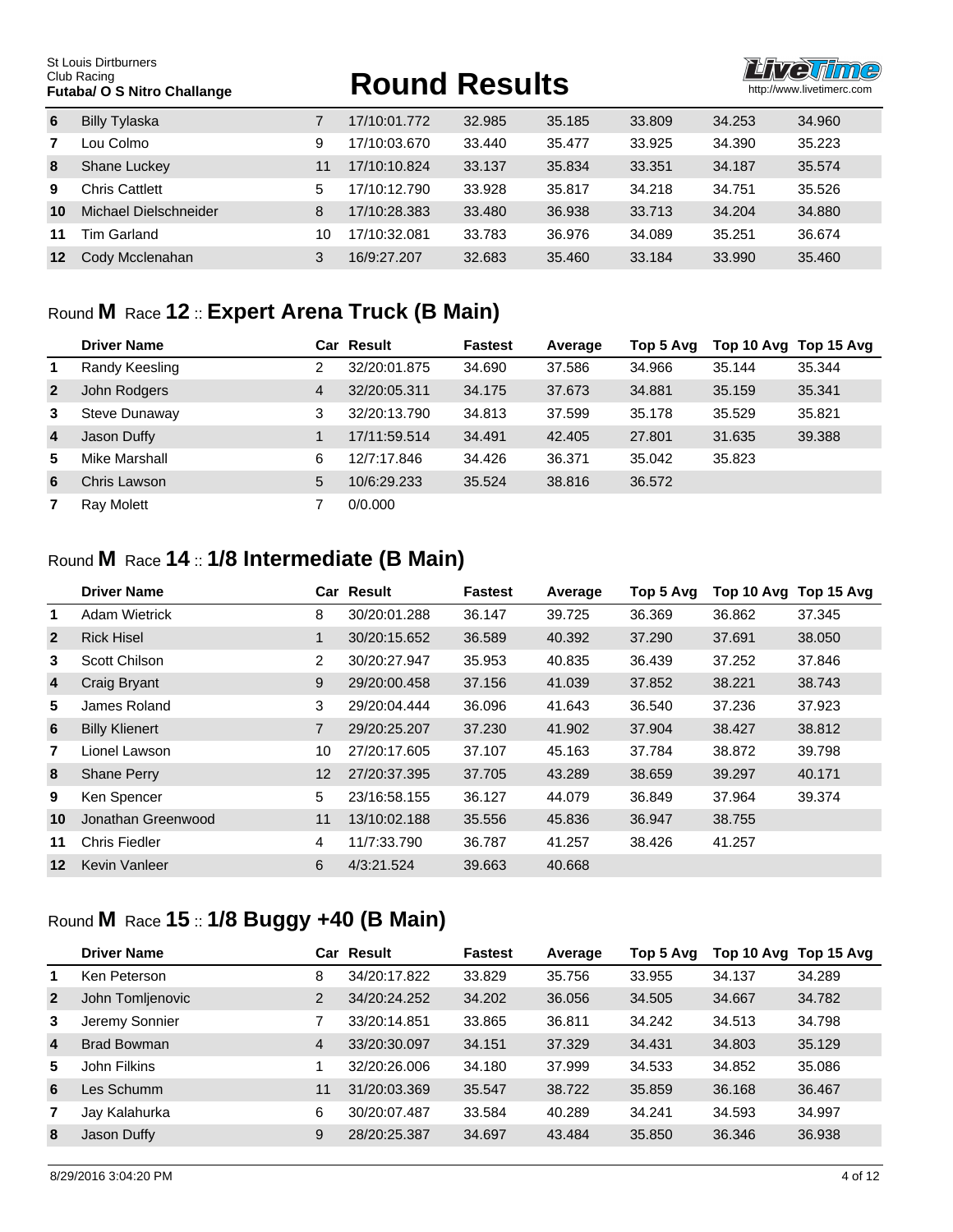|    | <b>St Louis Dirtburners</b><br>Club Racing<br><b>Futaba/ O S Nitro Challange</b> |    | <b>Round Results</b> |        | <b>Liveuime</b><br>http://www.livetimerc.com |        |        |        |
|----|----------------------------------------------------------------------------------|----|----------------------|--------|----------------------------------------------|--------|--------|--------|
| 9  | John Rodgers                                                                     | 10 | 25/16:12.832         | 35.241 | 38.680                                       | 35.732 | 36.201 | 36,880 |
| 10 | Randy Keesling                                                                   | 5  | 4/2:47.506           | 38.220 | 38.797                                       |        |        |        |
| 11 | Tony Burton                                                                      | 3  | 0/0.000              |        |                                              |        |        |        |
| 11 | Steve Dunaway                                                                    | 12 | 0/0.000              |        |                                              |        |        |        |

# Round **M** Race **16** :: **1/8 Electric Buggy (A1 Main)**

|                | <b>Driver Name</b>     |                | <b>Car Result</b> | <b>Fastest</b> | Average | Top 5 Avg | Top 10 Avg | Top 15 Avg |
|----------------|------------------------|----------------|-------------------|----------------|---------|-----------|------------|------------|
| 1.             | Seth Vandalen          | 2              | 19/10:19.880      | 30.934         | 32.328  | 31.477    | 31.670     | 32.011     |
| $\overline{2}$ | Michael Paige [TQ]     | 1              | 19/10:20.701      | 31.249         | 32,750  | 31.437    | 31.646     | 32.035     |
| 3              | Colton Kiefer          | 4              | 19/10:31.705      | 31.922         | 33.209  | 32.148    | 32.301     | 32.713     |
| $\overline{4}$ | <b>Dreighton Stoub</b> | 3              | 18/10:03.168      | 31.563         | 33.563  | 31.757    | 31.979     | 32.939     |
| 5              | Nate Jaskot            | 5              | 18/10:04.961      | 32.236         | 33.580  | 32.497    | 32.764     | 33.159     |
| 6              | Eric Fletcher          | $\overline{7}$ | 18/10:22.923      | 32.842         | 34.421  | 33.066    | 33,470     | 34.068     |
| $\overline{7}$ | <b>Troy Weber</b>      | 9              | 18/10:31.328      | 33.398         | 34.781  | 33.543    | 33.847     | 34.505     |
| 8              | <b>Hunter Laflower</b> | 10             | 18/10:33.290      | 32.493         | 34.974  | 33.034    | 33.501     | 34.403     |
| 9              | <b>Brad Dean</b>       | 11             | 17/9:51.781       | 32.420         | 34.732  | 32.726    | 33.276     | 34.298     |
| 10             | Nate Johnston          | 12             | 17/10:00.859      | 32.960         | 35.239  | 33.407    | 33.936     | 34.818     |
| 11             | Gregg Mc Carty         | 6              | 17/10:14.662      | 32.901         | 35.504  | 33.513    | 33.969     | 34.892     |
| $12 \,$        | Tony Bacon             | 8              | 14/8:34.076       | 33.608         | 35.774  | 34.218    | 35.022     |            |

|                | <b>Multi Main Results</b> | A <sub>1</sub><br>A <sub>2</sub> |               |           |  |               |  | Finish/Tie Breaker: Motocross |    |                |                          |
|----------------|---------------------------|----------------------------------|---------------|-----------|--|---------------|--|-------------------------------|----|----------------|--------------------------|
|                | <b>Fin</b> Driver Name    |                                  | Fin Laps Time |           |  | Fin Laps Time |  | A1                            | A2 |                | <b>Total Tie Breaker</b> |
| 1              | Seth Vandalen             | 1                                | 19            | 10:19.880 |  |               |  | 1                             |    | 1              | [1]<br>19/10:19.880      |
| $\overline{2}$ | Michael Paige [TQ]        | $\overline{2}$                   | 19            | 10:20.701 |  |               |  | $\overline{2}$                |    | $\overline{2}$ | [2]<br>19/10:20.701      |
| 3              | Colton Kiefer             | 3                                | 19            | 10:31.705 |  |               |  | 3                             |    | 3              | [3]<br>19/10:31.705      |
| 4              | <b>Dreighton Stoub</b>    | $\overline{\mathbf{4}}$          | 18            | 10:03.168 |  |               |  | 4                             |    | 4              | [4]<br>18/10:03.168      |
| 5              | Nate Jaskot               | 5                                | 18            | 10:04.961 |  |               |  | 5                             |    | 5              | [5]<br>18/10:04.961      |
| 6              | <b>Eric Fletcher</b>      | 6                                | 18            | 10:22.923 |  |               |  | 6                             |    | 6              | [6]<br>18/10:22.923      |
| 7              | <b>Troy Weber</b>         | $\overline{\phantom{a}}$         | 18            | 10:31.328 |  |               |  | 7                             |    | 7              | $[7]$<br>18/10:31.328    |
| 8              | <b>Hunter Laflower</b>    | 8                                | 18            | 10:33.290 |  |               |  | 8                             |    | 8              | [8]<br>18/10:33.290      |
| 9              | <b>Brad Dean</b>          | 9                                | 17            | 9:51.781  |  |               |  | 9                             |    | 9              | [9] 17/9:51.781          |
| 10             | Nate Johnston             | 10                               | 17            | 10:00.859 |  |               |  | 10                            |    | 10             | [10]<br>17/10:00.859     |
| 11             | Gregg Mc Carty            | 11                               | 17            | 10:14.662 |  |               |  | 11                            |    | 11             | [11]<br>17/10:14.662     |
| 12             | Tony Bacon                | 12                               | 14            | 8:34.076  |  |               |  | 12                            |    | 12             | $[12]$<br>14/8:34.076    |

# Round **M** Race **17** :: **1/8 Expert (B Main)**

|                | <b>Driver Name</b> | <b>Car Result</b> | Fastest | Average |        | Top 5 Avg Top 10 Avg Top 15 Avg |        |
|----------------|--------------------|-------------------|---------|---------|--------|---------------------------------|--------|
|                | Josh Dill          | 33/20:06.349      | 34.252  | 36.621  | 34.711 | 34.961                          | 35.200 |
| 2 <sup>1</sup> | Devan Linkey       | 33/20:07.584      | 34.372  | 36.467  | 34.506 | 34.725                          | 34.921 |
| 3              | Jay Kalahurka      | 33/20:32.580      | 33.927  | 37.481  | 34.112 | 34.304                          | 34.581 |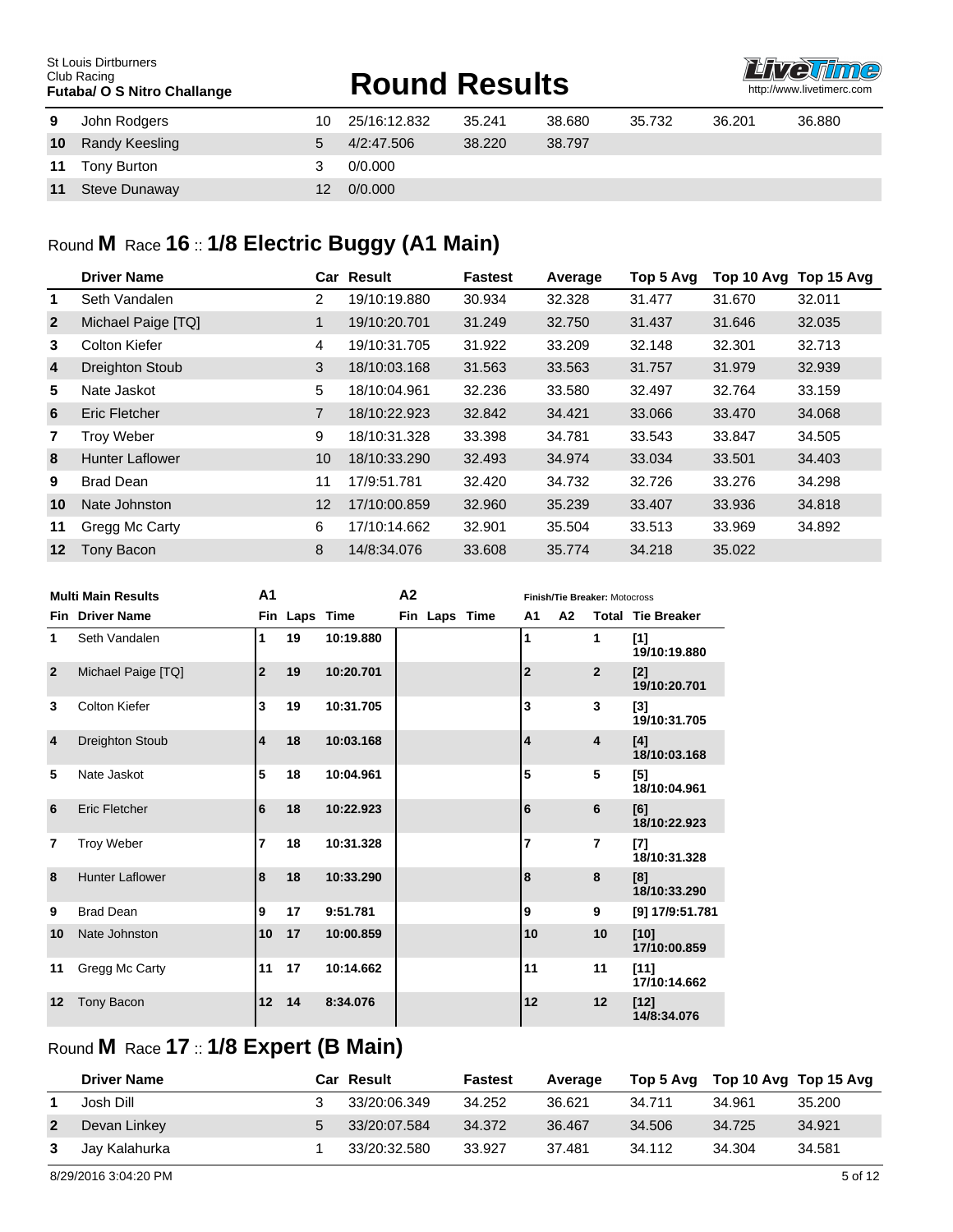# **FUTABALLANGE ROUND RESULTS**



| $\overline{4}$ | <b>Nick Lewis</b>     |    | 32/20:03.169 | 34.385 | 37.476   | 34.833 | 35.119 | 35.496 |
|----------------|-----------------------|----|--------------|--------|----------|--------|--------|--------|
| 5              | Ray Molett            | 2  | 31/19:52.952 | 34.344 | 38.305   | 34.439 | 34.615 | 34.813 |
| 6              | Paul Svejkosky        | 4  | 31/20:26.049 | 33.772 | 39.497   | 34.057 | 34.541 | 35.140 |
| 7              | Kevin Hudgins         | 6  | 30/20:07.332 | 35.305 | 40.067   | 36.112 | 36.739 | 37.342 |
| 8              | Jason Duffy           | 9  | 30/20:11.515 | 33.888 | 40.202   | 35,078 | 36.303 | 37,090 |
| 9              | Randy Keesling        | 11 | 29/20:29.960 | 35.148 | 42.504   | 35.269 | 35.575 | 36.108 |
| 10             | <b>Jared Nidiffer</b> | 8  | 28/18:49.177 | 35.099 | 40.388   | 35.286 | 35.604 | 36.101 |
| 11             | <b>Rich Brown</b>     | 10 | 21/20:38.670 | 34.834 | 1:00.056 | 35.551 | 35.848 | 36.518 |
| 12             | Steve Dunaway         | 12 | 0/0.000      |        |          |        |        |        |

#### Round **M** Race **18** :: **1/8 Pro (B Main)**

|                | <b>Driver Name</b>     |                   | <b>Car Result</b> | <b>Fastest</b> | Average | Top 5 Avg | Top 10 Avg | Top 15 Avg |
|----------------|------------------------|-------------------|-------------------|----------------|---------|-----------|------------|------------|
| 1              | <b>Mitchel Gardner</b> | 3                 | 36/20:15.840      | 31.713         | 33.744  | 32.123    | 32.295     | 32.445     |
| $\overline{2}$ | Nate Jaskot            | 4                 | 36/20:30.867      | 32.182         | 34.048  | 32.464    | 32.624     | 32.764     |
| 3              | <b>Hunter Laflower</b> | 8                 | 35/20:21.794      | 31.923         | 34.566  | 32.349    | 32.643     | 32.904     |
| 4              | Aaron Pucci            | 11                | 35/20:28.742      | 32.115         | 35.034  | 32,777    | 33.014     | 33,200     |
| 5              | <b>Chad Parks</b>      |                   | 34/20:04.572      | 31.666         | 35.509  | 32.011    | 32.348     | 32.628     |
| 6              | <b>Britten Curry</b>   | $12 \overline{ }$ | 34/20:08.478      | 33.055         | 35.342  | 33.178    | 33.306     | 33.438     |
| 7              | Alex Gwin              | 6                 | 34/20:30.114      | 32.737         | 36.234  | 33.085    | 33.587     | 34.104     |
| 8              | <b>Chris Marrant</b>   | $\overline{2}$    | 31/18:36.185      | 32.999         | 35,879  | 33,084    | 33.230     | 33.456     |
| 9              | Eric Fletcher          | 7                 | 31/19:58.613      | 32.971         | 38.727  | 33.351    | 33.574     | 33.792     |
| 10             | <b>Brad Dean</b>       | 5                 | 30/20:24.832      | 32.760         | 41.002  | 33.252    | 33.676     | 34.558     |
| 11             | <b>Troy Weber</b>      | 10                | 13/9:14.972       | 33.831         | 42.669  | 34.146    | 35.241     |            |
| 12             | John Tomljenovic       | 9                 | 10/6:14.628       | 34.205         | 36.487  | 34.761    |            |            |

#### Round **M** Race **19** :: **1/8 Electric Truck (A Main)**

|                | <b>Driver Name</b>         | Car Result   | <b>Fastest</b> | Average | Top 5 Avg | Top 10 Avg Top 15 Avg |        |
|----------------|----------------------------|--------------|----------------|---------|-----------|-----------------------|--------|
|                | Cody McClenahan            | 18/10:12.025 | 32.584         | 34.041  | 32.934    | 33.188                | 33.708 |
| $\overline{2}$ | Michael Dielschneider [TQ] | 18/10:19.360 | 33.061         | 34.519  | 33.330    | 33.673                | 34.074 |
| 3              | Todd Gunter                | 16/10:30.848 | 35.135         | 39.191  | 36.021    | 37.261                | 39.191 |
| $\overline{4}$ | Marilyn Roney              | 13/10:14.725 | 41.220         | 47.499  | 43.506    | 45.745                |        |

# Round **M** Race **20** :: **Arena Truck Pro (A1 Main)**

|                | <b>Driver Name</b>    |    | Car Result   | <b>Fastest</b> | Average | Top 5 Avg | Top 10 Avg | Top 15 Avg |
|----------------|-----------------------|----|--------------|----------------|---------|-----------|------------|------------|
| $\mathbf 1$    | Cole Ogden [TQ]       |    | 38/20:19.246 | 30.366         | 32.013  | 30.625    | 30.809     | 30.915     |
| $\overline{2}$ | <b>Justin Wheeler</b> | 6  | 36/20:03.725 | 31.404         | 33.377  | 31.632    | 31.886     | 32,036     |
| 3              | Chad Parks            | 5  | 36/20:22.622 | 31.614         | 33.947  | 31.884    | 32.031     | 32.220     |
| $\overline{4}$ | Chris Marrant         | 7  | 35/20:04.638 | 31.802         | 34.188  | 32.213    | 32.408     | 32.534     |
| 5              | Nick Cattuna          | 11 | 35/20:24.300 | 32.572         | 34.870  | 32.985    | 33.196     | 33.353     |
| 6              | Seth Vandalen         | 4  | 35/20:28.558 | 30.684         | 35.196  | 31.117    | 31.337     | 31.554     |
| 7              | Gary Wright           | 14 | 34/20:12.255 | 32.310         | 35.536  | 32.851    | 33.266     | 33.621     |
| 8              | John Tomljenovic      | 13 | 31/19:45.206 | 32.707         | 38.152  | 33.264    | 33.632     | 33.924     |
| 9              | Dillon Caldwell       | 3  | 28/16:29.814 | 31.208         | 35.442  | 31.346    | 31.480     | 31.634     |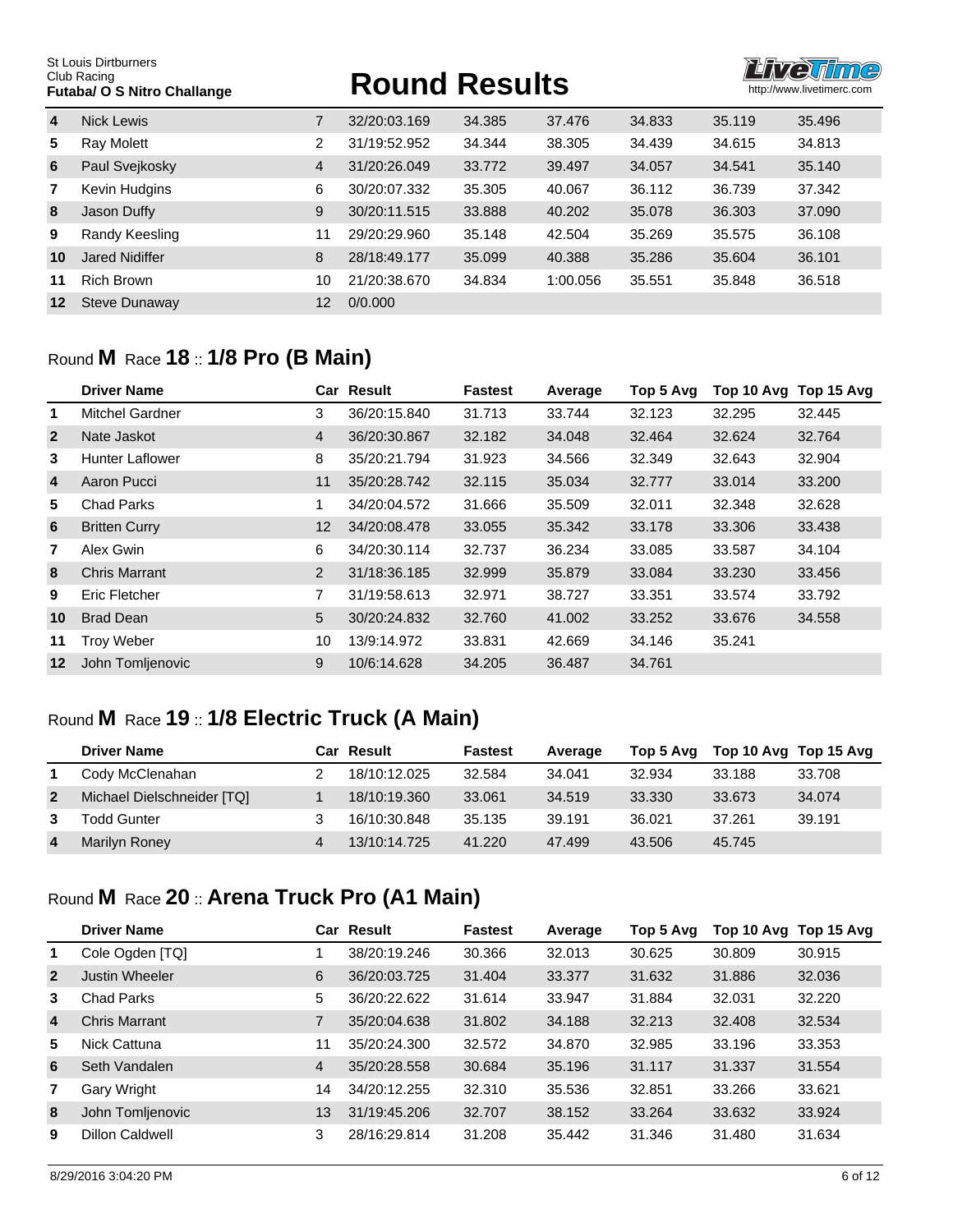St Louis Dirtburners Club Racing<br>Club Racing<br>**Futaba/ O S Nitro Challange** 

# **FUTABALLANGE ROUND RESULTS**



| 10              | Tony Bacon           | 12 | 22/13:13.188 | 33.546 | 35,908 | 33,770 | 34.069 | 34.446 |
|-----------------|----------------------|----|--------------|--------|--------|--------|--------|--------|
| 11              | Eric Fletcher        |    | 21/13:46.519 | 33.058 | 37.828 | 33,320 | 33.685 | 34.381 |
| 12 <sup>1</sup> | Jimbo K              | 9  | 20/11:30.244 | 31.826 | 34.142 | 32,380 | 32.861 | 33,308 |
| 13              | Michael Paige        |    | 14/7:42.081  | 30.980 | 33.008 | 31.299 | 32.068 |        |
| 14              | <b>Britten Curry</b> | 10 | 8/5:37.251   | 34.061 | 36.761 | 34.782 |        |        |

|                | <b>Multi Main Results</b> | A <sub>1</sub><br>A <sub>2</sub> |               |           |  |               | Finish/Tie Breaker: Motocross |                |    |                |                            |
|----------------|---------------------------|----------------------------------|---------------|-----------|--|---------------|-------------------------------|----------------|----|----------------|----------------------------|
|                | <b>Fin</b> Driver Name    |                                  | Fin Laps Time |           |  | Fin Laps Time |                               | A <sub>1</sub> | А2 |                | <b>Total Tie Breaker</b>   |
| 1              | Cole Ogden [TQ]           | 1                                | 38            | 20:19.246 |  |               |                               | 1              |    | 1              | [1]<br>38/20:19.246        |
| $\overline{2}$ | <b>Justin Wheeler</b>     | $\overline{2}$                   | 36            | 20:03.725 |  |               |                               | $\overline{2}$ |    | $\overline{2}$ | [2]<br>36/20:03.725        |
| 3              | <b>Chad Parks</b>         | 3                                | 36            | 20:22.622 |  |               |                               | 3              |    | 3              | $\sqrt{3}$<br>36/20:22.622 |
| $\overline{4}$ | <b>Chris Marrant</b>      | 4                                | 35            | 20:04.638 |  |               |                               | 4              |    | 4              | [4]<br>35/20:04.638        |
| 5              | Nick Cattuna              | 5                                | 35            | 20:24.300 |  |               |                               | 5              |    | 5              | [5]<br>35/20:24.300        |
| 6              | Seth Vandalen             | 6                                | 35            | 20:28.558 |  |               |                               | 6              |    | 6              | [6]<br>35/20:28.558        |
| $\overline{7}$ | <b>Gary Wright</b>        | $\overline{7}$                   | 34            | 20:12.255 |  |               |                               | $\overline{7}$ |    | $\overline{7}$ | $[7]$<br>34/20:12.255      |
| 8              | John Tomljenovic          | 8                                | 31            | 19:45.206 |  |               |                               | 8              |    | 8              | [8]<br>31/19:45.206        |
| 9              | <b>Dillon Caldwell</b>    | 9                                | 28            | 16:29.814 |  |               |                               | 9              |    | 9              | [9]<br>28/16:29.814        |
| 10             | <b>Tony Bacon</b>         | 10                               | 22            | 13:13.188 |  |               |                               | 10             |    | 10             | [10]<br>22/13:13.188       |
| 11             | Eric Fletcher             | 11                               | 21            | 13:46.519 |  |               |                               | 11             |    | 11             | $[11]$<br>21/13:46.519     |
| 12             | Jimbo K                   | 12                               | 20            | 11:30.244 |  |               |                               | 12             |    | 12             | $[12]$<br>20/11:30.244     |
| 13             | Michael Paige             | 13                               | 14            | 7:42.081  |  |               |                               | 13             |    | 13             | $[13]$<br>14/7:42.081      |
| 14             | <b>Britten Curry</b>      | 14                               | 8             | 5:37.251  |  |               |                               | 14             |    | 14             | $[14]$ 8/5:37.251          |

# Round **M** Race **21** :: **Intermediate Arena Truck (A Main)**

|                | <b>Driver Name</b>     |                | Car Result   | <b>Fastest</b> | Average | Top 5 Avg | Top 10 Avg | Top 15 Avg |
|----------------|------------------------|----------------|--------------|----------------|---------|-----------|------------|------------|
| 1              | <b>Adam Wietrick</b>   | 2              | 48/30:27.116 | 34.917         | 38.090  | 35.060    | 35.281     | 35.543     |
| $\overline{2}$ | Alan Larson [TQ]       | 1              | 48/30:37.158 | 34.621         | 38.235  | 35.208    | 35.528     | 35.756     |
| 3              | Repo Southern          | 7              | 47/30:30.126 | 35.774         | 38.739  | 36.004    | 36.316     | 36.542     |
| $\overline{4}$ | Chris Fiedler          | 3              | 47/30:38.136 | 35,322         | 38.986  | 35.418    | 35.795     | 36.097     |
| 5              | Kevin Vanleer          | 11             | 46/30:12.324 | 34.671         | 39.165  | 35.166    | 35.550     | 35.863     |
| 6              | <b>Travis Callaway</b> | $\overline{4}$ | 46/30:39.926 | 35.493         | 39.741  | 36.133    | 36.512     | 36.827     |
| $\overline{7}$ | Lee Vanderspool        | 12             | 44/30:33.341 | 35.073         | 41.446  | 35.777    | 36.473     | 37,000     |
| 8              | <b>Tony Roney</b>      | 8              | 44/30:36.074 | 35.507         | 41.528  | 36.048    | 36.415     | 36.727     |
| 9              | Shane Perry            | 9              | 43/30:06.257 | 36.172         | 41.820  | 36.533    | 36.907     | 37.274     |
| 10             | <b>Scott Chilson</b>   | 5              | 42/30:41.388 | 35.155         | 43.986  | 35.669    | 36.096     | 36.427     |
| 11             | Mike Linkey            | 10             | 16/12:40.563 | 37.546         | 44.427  | 38.455    | 40.440     | 44.427     |
| 12             | <b>Kirk Eidel</b>      | 6              | 5/3:17.734   | 37.610         | 38.022  |           |            |            |

# Round **M** Race **22** :: **1/8 Pro (A1 Main)**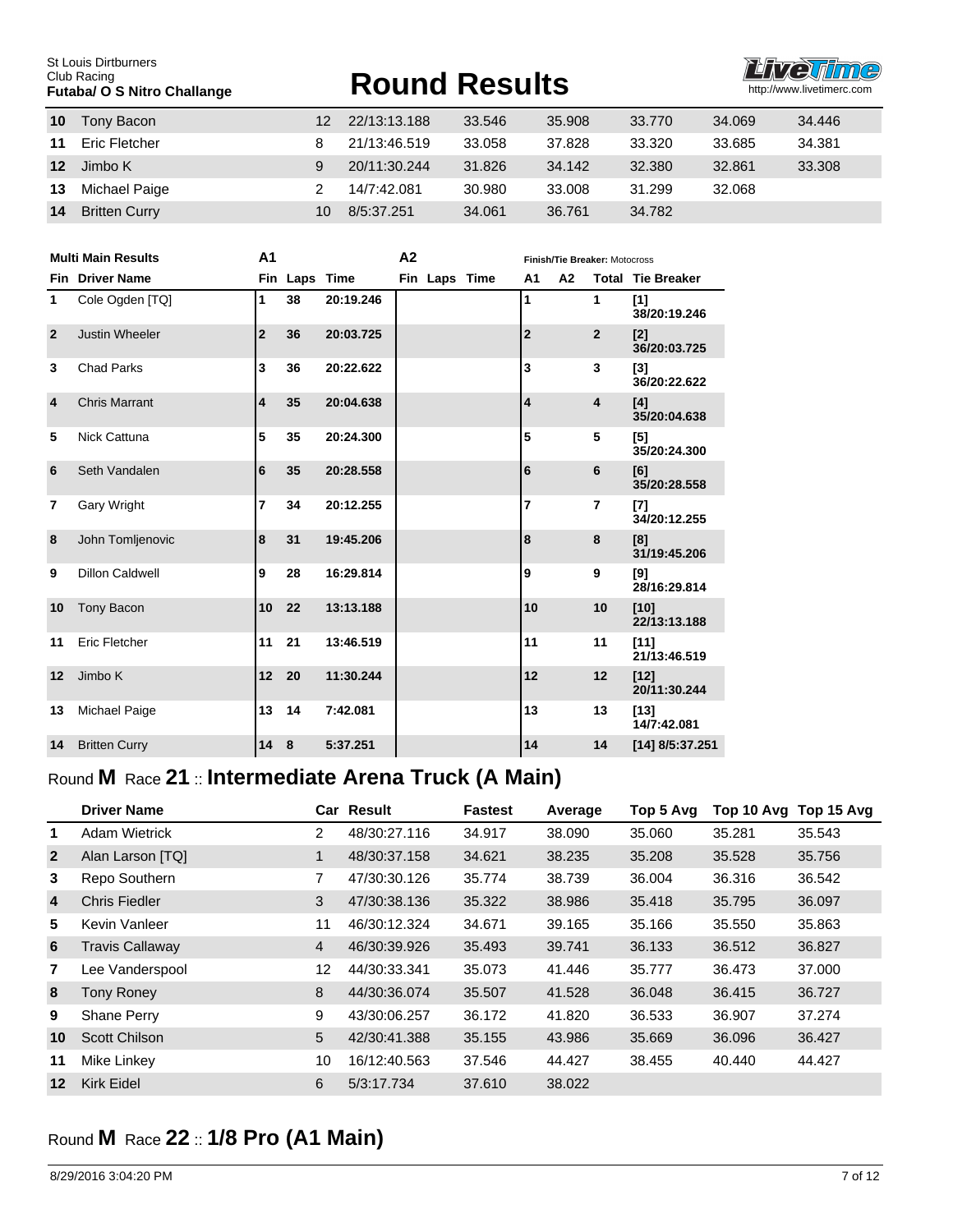# **Futbol Results Round Results**



|                | <b>Driver Name</b>     |                | <b>Car Result</b> | <b>Fastest</b> | Average | Top 5 Avg | Top 10 Avg | Top 15 Avg |
|----------------|------------------------|----------------|-------------------|----------------|---------|-----------|------------|------------|
| 1.             | Cole Ogden [TQ]        |                | 37/20:04.332      | 30.771         | 32.493  | 30.947    | 31.088     | 31.238     |
| $\overline{2}$ | Josh Wheeler           | $\overline{2}$ | 37/20:18.869      | 30.788         | 32.682  | 31.158    | 31.398     | 31.531     |
| 3              | Michael Paige          | 4              | 37/20:25.553      | 30.844         | 33.015  | 31.208    | 31.468     | 31.624     |
| $\overline{4}$ | Dillon Caldwell        | 6              | 36/20:07.948      | 31.509         | 33.603  | 31,880    | 32.113     | 32.293     |
| 5              | Nick Gibson            | 3              | 36/20:17.120      | 31.253         | 33.673  | 31.476    | 31.652     | 31.810     |
| 6              | <b>Mitchel Gardner</b> | 11             | 36/20:19.871      | 31.384         | 33,770  | 31.675    | 31.934     | 32.092     |
| 7              | Seth Vandalen          | 8              | 35/20:02.080      | 31.457         | 34.277  | 31.799    | 32.150     | 32.365     |
| 8              | Colton Kiefer          | 7              | 35/20:05.060      | 31.778         | 34.344  | 32.063    | 32.265     | 32.461     |
| 9              | Jonathan Burkhalter    | 10             | 34/20:02.105      | 31.973         | 35.321  | 32.281    | 32.659     | 32.964     |
| 10             | <b>Matt Gosch</b>      | 5              | 34/20:03.245      | 31.680         | 35.412  | 32.105    | 32.417     | 32.894     |
| 11             | Nate Jaskot            | 12             | 34/20:04.316      | 31.859         | 35.146  | 32.146    | 32.405     | 32.724     |
| $12 \,$        | Jimbo K                | 9              | 34/20:17.715      | 32,001         | 35.677  | 32.423    | 32.733     | 33.180     |

|                | <b>Multi Main Results</b> | A <sub>1</sub><br>A <sub>2</sub> |               |           |  |               | Finish/Tie Breaker: Motocross |                |    |                         |                          |
|----------------|---------------------------|----------------------------------|---------------|-----------|--|---------------|-------------------------------|----------------|----|-------------------------|--------------------------|
|                | <b>Fin</b> Driver Name    |                                  | Fin Laps Time |           |  | Fin Laps Time |                               | A1             | A2 |                         | <b>Total Tie Breaker</b> |
| 1              | Cole Ogden [TQ]           | 1                                | 37            | 20:04.332 |  |               |                               | 1              |    | 1                       | $[1]$<br>37/20:04.332    |
| $\overline{2}$ | Josh Wheeler              | $\overline{2}$                   | 37            | 20:18.869 |  |               |                               | $\overline{2}$ |    | $\overline{2}$          | $[2]$<br>37/20:18.869    |
| 3              | Michael Paige             | 3                                | 37            | 20:25.553 |  |               |                               | 3              |    | 3                       | [3]<br>37/20:25.553      |
| $\overline{4}$ | <b>Dillon Caldwell</b>    | 4                                | 36            | 20:07.948 |  |               |                               | 4              |    | $\overline{\mathbf{4}}$ | [4]<br>36/20:07.948      |
| 5              | Nick Gibson               | 5                                | 36            | 20:17.120 |  |               |                               | 5              |    | 5                       | [5]<br>36/20:17.120      |
| 6              | <b>Mitchel Gardner</b>    | 6                                | 36            | 20:19.871 |  |               |                               | 6              |    | 6                       | [6]<br>36/20:19.871      |
| 7              | Seth Vandalen             | 7                                | 35            | 20:02.080 |  |               |                               | 7              |    | 7                       | [7]<br>35/20:02.080      |
| 8              | Colton Kiefer             | 8                                | 35            | 20:05.060 |  |               |                               | 8              |    | 8                       | [8]<br>35/20:05.060      |
| 9              | Jonathan Burkhalter       | 9                                | 34            | 20:02.105 |  |               |                               | 9              |    | 9                       | [9]<br>34/20:02.105      |
| 10             | <b>Matt Gosch</b>         | 10                               | 34            | 20:03.245 |  |               |                               | 10             |    | 10                      | $[10]$<br>34/20:03.245   |
| 11             | Nate Jaskot               | 11                               | 34            | 20:04.316 |  |               |                               | 11             |    | 11                      | [11]<br>34/20:04.316     |
| 12             | Jimbo K                   | 12                               | 34            | 20:17.715 |  |               |                               | 12             |    | 12                      | $[12]$<br>34/20:17.715   |

# Round **M** Race **23** :: **Expert Arena Truck (A Main)**

|                | <b>Driver Name</b>     |                | Car Result   | <b>Fastest</b> | Average | Top 5 Avg | Top 10 Avg | Top 15 Avg |
|----------------|------------------------|----------------|--------------|----------------|---------|-----------|------------|------------|
| 1              | <b>Brian Faulstick</b> | 3              | 50/30:11.887 | 32.250         | 36.122  | 33.212    | 33.629     | 33.923     |
| $\overline{2}$ | <b>Bill Mason</b>      | $\overline{4}$ | 50/30:30.026 | 33.922         | 36.415  | 34.437    | 34.666     | 34.837     |
| 3              | Nick Lewis             | 7              | 47/30:11.158 | 33.813         | 38.505  | 34.238    | 34.447     | 34.675     |
| $\overline{4}$ | Kevin Hudgins          | 9              | 47/30:13.888 | 33.907         | 38.428  | 34.402    | 34.871     | 35,304     |
| 5              | John Rodgers           | 12             | 46/29:57.076 | 34.552         | 38.923  | 34.968    | 35.174     | 35.372     |
| 6              | David Rush             | 6              | 46/30:03.837 | 34.180         | 39.287  | 35.046    | 35.384     | 35,875     |
| $\overline{7}$ | Jeramy Riggs [TQ]      | 1              | 46/30:15.050 | 33.403         | 39.592  | 33.696    | 33.904     | 34.119     |
| 8              | Randy Keesling         | 11             | 45/30:25.852 | 34.298         | 40.623  | 34.475    | 34.813     | 35.032     |
| 9              | <b>Rich Brown</b>      | 8              | 41/29:38.527 | 34.141         | 43.370  | 34.509    | 34.694     | 34.947     |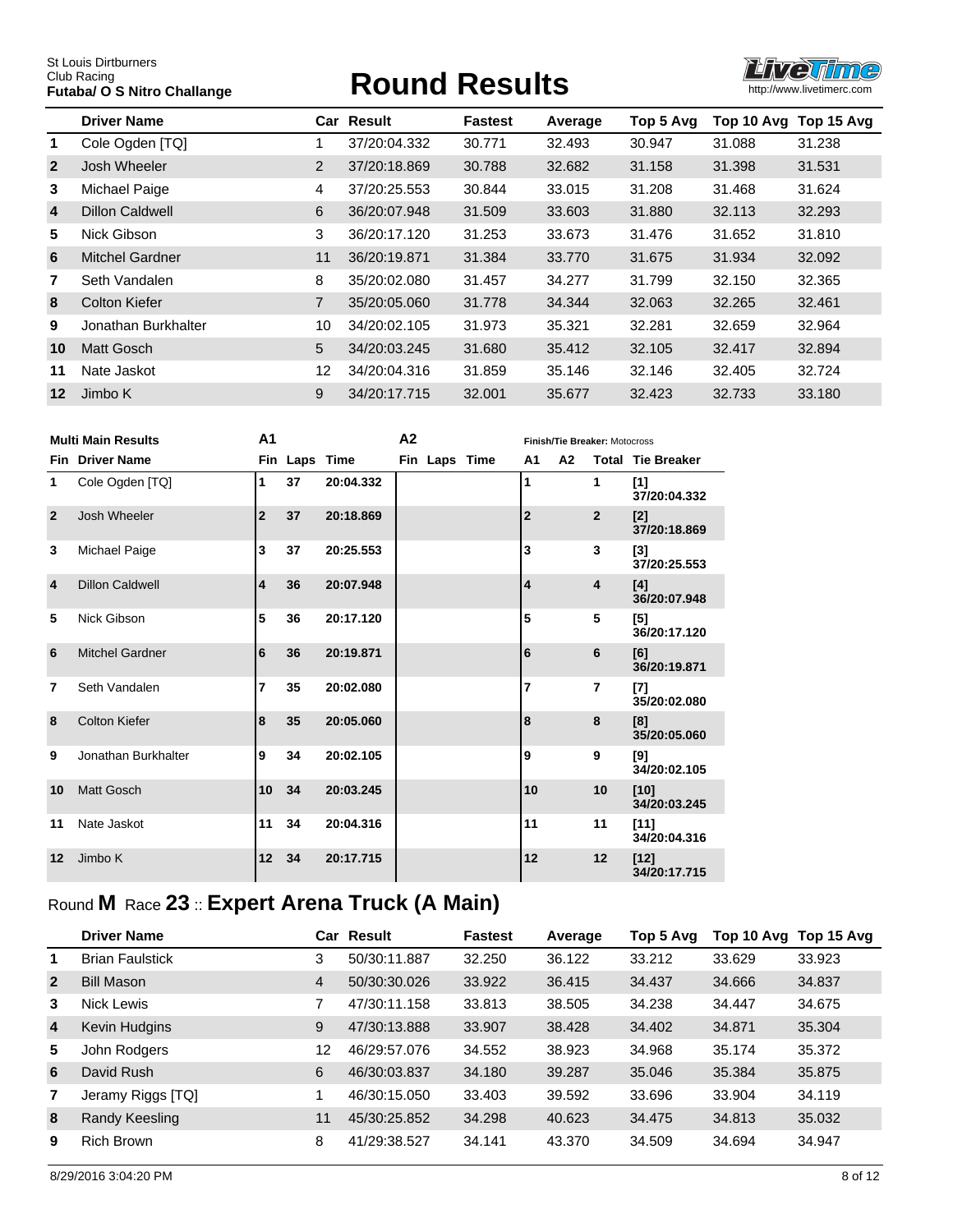#### Paul Svejkosky 5 39/23:22.219 32.698 35.783 33.121 33.460 33.726 Justin Miller 10 20/14:21.527 33.782 39.188 34.910 35.906 36.948 Shane Luckey 2 5/3:16.023 34.948 38.089 St Louis Dirtburners Club Racing<br>Futaba/ O S Nitro Challange **FUTABALLANGE ROUND RESULTS**

### Round **M** Race **24** :: **1/8 Electric Buggy (A2 Main)**

|                | <b>Driver Name</b>     |              | <b>Car Result</b> | <b>Fastest</b> | Average | Top 5 Avg | Top 10 Avg | Top 15 Avg |
|----------------|------------------------|--------------|-------------------|----------------|---------|-----------|------------|------------|
| 1.             | <b>Dreighton Stoub</b> | 3            | 19/10:04.423      | 30.960         | 31.805  | 31.029    | 31.196     | 31.376     |
| $\overline{2}$ | Michael Paige [TQ]     | $\mathbf{1}$ | 19/10:07.520      | 31.060         | 31.809  | 31.106    | 31.284     | 31.479     |
| 3              | Seth Vandalen          | 2            | 19/10:21.015      | 30.662         | 32.743  | 31.093    | 31.472     | 31.852     |
| $\overline{4}$ | <b>Colton Kiefer</b>   | 4            | 19/10:24.176      | 31,200         | 32.682  | 31.325    | 31.506     | 32.068     |
| 5              | Nate Jaskot            | 5            | 18/10:19.075      | 31.474         | 34.398  | 31.977    | 32.814     | 33.729     |
| 6              | <b>Troy Weber</b>      | 9            | 18/10:20.220      | 32.834         | 34.185  | 33.308    | 33.561     | 33.805     |
| 7              | Eric Fletcher          | 7            | 18/10:23.881      | 31.653         | 34.603  | 32.163    | 32.781     | 33.956     |
| 8              | Gregg Mc Carty         | 6            | 18/10:23.971      | 32,720         | 34.245  | 33,008    | 33.430     | 33.859     |
| 9              | Nate Johnston          | 12           | 18/10:32.833      | 32.606         | 34.891  | 33.155    | 33.625     | 34.211     |
| 10             | <b>Hunter Laflower</b> | 10           | 17/9:46.897       | 31.968         | 34.090  | 32.538    | 33.031     | 33.862     |
| 11             | <b>Brad Dean</b>       | 11           | 11/6:17.241       | 31.632         | 33.955  | 32.034    | 33.955     |            |
| $12 \,$        | Tony Bacon             | 8            | 0/0.000           |                |         |           |            |            |

|                  | <b>Multi Main Results</b> |    |    | Α1                   |                         |          | Α2                   |                | <b>Finish/Tie Breaker: Motocross</b> |                      |  |            |
|------------------|---------------------------|----|----|----------------------|-------------------------|----------|----------------------|----------------|--------------------------------------|----------------------|--|------------|
| <b>Finish</b>    | <b>Driver Name</b>        |    |    | <b>Fin Laps Time</b> |                         |          | <b>Fin Laps Time</b> | Α1             |                                      | A2 Total Tie Breaker |  |            |
| 1                | Michael Paige [TQ]        | 2  | 19 | 10:20.701            | 12                      | 19       | 10:07.520            | $\overline{2}$ | $\overline{2}$                       | 4                    |  | 38 0:20:28 |
| $\overline{2}$   | Seth Vandalen             |    | 19 | 10:19.880            | $\overline{\mathbf{3}}$ | 19       | 10:21.015            |                | 3                                    | $\overline{4}$       |  | 38 0:20:41 |
| 3                | <b>Dreighton Stoub</b>    | 4  | 18 | 10:03.168            | 1                       | 19       | 10:04.423            | 4              | 1                                    | 5                    |  | 37 0:20:08 |
| $\overline{4}$   | <b>Colton Kiefer</b>      | 3  | 19 | 10:31.705            | $\overline{4}$          | 19       | 10:24.176            | 3              | 4                                    | $\overline{1}$       |  | 38 0:20:56 |
| 5                | Nate Jaskot               | 5  | 18 | 10:04.961            | 5                       | 18       | 10:19.075            | 5              | 5                                    | 10                   |  | 36 0:20:24 |
| $6\phantom{1}6$  | <b>Eric Fletcher</b>      | 6  | 18 | 10:22.923            | $\overline{7}$          | 18       | 10:23.881            | 6              | 7                                    | 13                   |  | 36 0:20:47 |
| 7                | <b>Troy Weber</b>         | 7  | 18 | 10:31.328            | 6                       | 18       | 10:20.220            | 7              | 6                                    | 13                   |  | 36 0:20:52 |
| $\boldsymbol{8}$ | <b>Hunter Laflower</b>    | 8  | 18 | 10:33.290            | 10                      | 17       | 9:46.897             | 8              |                                      | 1018                 |  | 35 0:20:20 |
| 9                | Nate Johnston             | 10 | 17 | 10:00.859            | 9                       | 18       | 10:32.833            | 10             | 9                                    | 19                   |  | 35 0:20:34 |
| 10               | Gregg Mc Carty            | 11 | 17 | 10:14.662            | 8                       | 18       | 10:23.971            | 11             | 8                                    | 19                   |  | 35 0:20:39 |
| 11               | <b>Brad Dean</b>          | 9  | 17 | 9:51.781             | 11                      | 11       | 6:17.241             | 9              | 11                                   | -20                  |  | 28 0:16:09 |
| 12               | <b>Tony Bacon</b>         | 12 | 14 | 8:34.076             | 12                      | $\bf{0}$ | 0.000                | 12             |                                      | 12 24                |  | 14 0:08:34 |

# Round **M** Race **25** :: **1/8 Intermediate (A Main)**

|                | <b>Driver Name</b> | Car Result   | <b>Fastest</b> | Average | Top 5 Avg | Top 10 Avg Top 15 Avg |        |
|----------------|--------------------|--------------|----------------|---------|-----------|-----------------------|--------|
|                | Joe Duffy          | 50/30:05.104 | 33.271         | 36,009  | 33.643    | 33.874                | 34.033 |
| $\overline{2}$ | Brad Bowman [TQ]   | 49/30:16.366 | 33.876         | 37.152  | 34.406    | 34.647                | 34.887 |
| 3              | Bill Mason         | 49/30:25.081 | 34.137         | 37.154  | 34.307    | 34.471                | 34.699 |
| 4              | Michael Hayes      | 49/30:26.266 | 33.758         | 37.109  | 34.089    | 34.367                | 34.567 |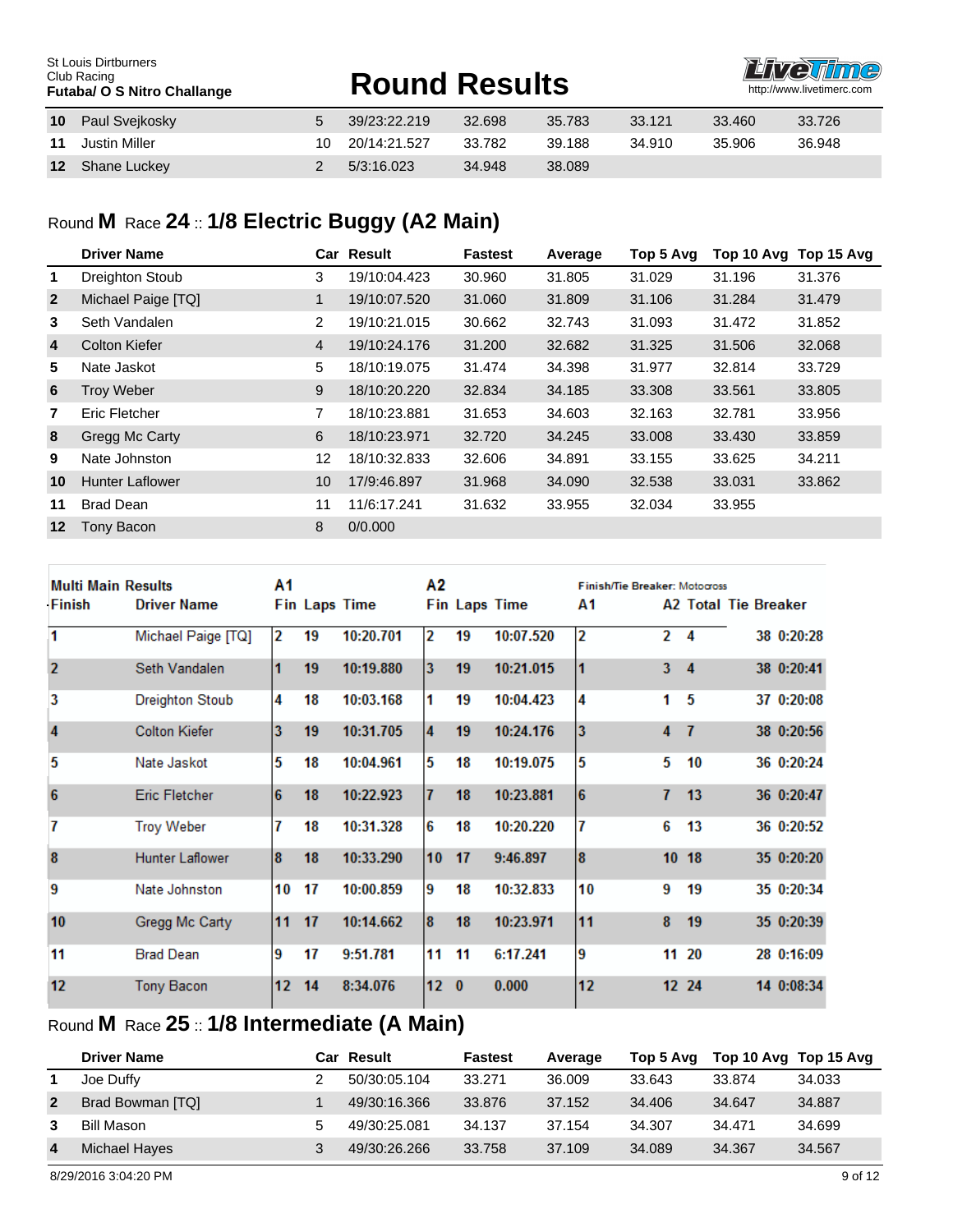St Louis Dirtburners Club Racing<br>Club Racing<br>**Futaba/ O S Nitro Challange** 

# **FUTABALLANGE ROUND RESULTS**



| 5. | <b>Shelby Parker</b> | 7              | 47/30:08.986 | 34.176 | 38.448 | 34.696 | 35.056 | 35.289 |
|----|----------------------|----------------|--------------|--------|--------|--------|--------|--------|
| 6  | Bob Harrah           | 10             | 47/30:36.707 | 34.817 | 38.992 | 35.675 | 36.101 | 36.357 |
| 7  | Repo Southern        | 9              | 46/30:04.533 | 35.520 | 39.090 | 35.804 | 36.088 | 36.307 |
| 8  | Les Schumm           | $\overline{4}$ | 46/30:09.929 | 34.703 | 39.371 | 35.349 | 35.624 | 35,830 |
| 9  | Kirk Eidel           | 8              | 46/30:45.161 | 36.444 | 40.010 | 29.239 | 33.174 | 34.688 |
| 10 | <b>Rick Hisel</b>    | 12             | 43/30:13.611 | 36.772 | 42.177 | 37.390 | 38,067 | 38,600 |
| 11 | Adam Wietrick        | 11             | 42/30:11.601 | 35.641 | 43.149 | 36.075 | 36.411 | 36.789 |
| 12 | Tanner Manno         | 6              | 25/19:29.859 | 34.436 | 47.227 | 35.392 | 36.072 | 37.043 |

#### Round **M** Race **26** :: **1/8 Buggy +40 (A Main)**

|                | <b>Driver Name</b>     |    | <b>Car Result</b> | <b>Fastest</b> | Average | Top 5 Avg | Top 10 Avg | Top 15 Avg |
|----------------|------------------------|----|-------------------|----------------|---------|-----------|------------|------------|
| 1              | Colton Kiefer [TQ]     |    | 51/30:22.072      | 31.955         | 35.807  | 32.351    | 32.577     | 32.719     |
| $\overline{2}$ | <b>Troy Weber</b>      | 5  | 50/30:04.209      | 33,070         | 36.001  | 33.566    | 33.777     | 33.945     |
| 3              | John Tomljenovic       | 12 | 50/30:07.180      | 33.201         | 35.976  | 33.386    | 33.618     | 33.900     |
| 4              | Ken Peterson           | 11 | 50/30:30.085      | 33.701         | 36.577  | 33.813    | 34.010     | 34.120     |
| 5              | James Flagg            | 4  | 49/30:11.184      | 33.667         | 36.973  | 33.783    | 33.982     | 34.237     |
| 6              | Jimbo K                | 2  | 49/30:17.303      | 32.208         | 37.073  | 32.489    | 32.736     | 32.932     |
| $\overline{7}$ | Kevin Tomsovic         | 3  | 49/30:34.389      | 33.337         | 37.504  | 33.708    | 33.972     | 34.193     |
| 8              | <b>Brian Faulstick</b> | 9  | 48/30:30.599      | 33.351         | 37.951  | 33.858    | 34.329     | 34.747     |
| 9              | <b>Tim Garland</b>     | 10 | 47/30:13.270      | 32.962         | 38.345  | 34.012    | 34.501     | 35.013     |
| 10             | <b>Billy Tylaska</b>   | 8  | 41/27:51.935      | 34.024         | 40.876  | 34.134    | 34.346     | 34.507     |
| 11             | Rod Rippee             | 6  | 38/24:11.745      | 33.613         | 38.273  | 33.783    | 34.064     | 34.327     |
| 12             | <b>Gary Wright</b>     | 7  | 24/14:55.852      | 32.529         | 37.100  | 33.527    | 33.992     | 34.367     |

# Round **M** Race **27** :: **Arena Truck Pro (A2 Main)**

|                | <b>Driver Name</b>     |                | <b>Car Result</b> | <b>Fastest</b> | Average | Top 5 Avg | Top 10 Avg Top 15 Avg |        |
|----------------|------------------------|----------------|-------------------|----------------|---------|-----------|-----------------------|--------|
| 1.             | Cole Ogden [TQ]        |                | 38/20:04.164      | 29.832         | 31.729  | 30.233    | 30.459                | 30.582 |
| $\overline{2}$ | Michael Paige          | $\overline{2}$ | 38/20:27.616      | 29.922         | 32.278  | 30.251    | 30.469                | 30.713 |
| 3              | <b>Dillon Caldwell</b> | 3              | 37/20:23.181      | 31.311         | 32.879  | 31.421    | 31.550                | 31.632 |
| $\overline{4}$ | Seth Vandalen          | $\overline{4}$ | 37/20:23.835      | 30.199         | 33.044  | 30.802    | 31.060                | 31.295 |
| 5              | Justin Wheeler         | 6              | 36/20:20.348      | 31.875         | 33.865  | 32.046    | 32.254                | 32,405 |
| 6              | <b>Chris Marrant</b>   | 7              | 36/20:27.910      | 31.859         | 34.070  | 32.091    | 32.347                | 32.515 |
| 7              | Eric Fletcher          | 8              | 34/20:03.173      | 32.508         | 35.322  | 32.792    | 32.959                | 33.110 |
| 8              | <b>Chad Parks</b>      | 5              | 34/20:04.336      | 31.278         | 35,500  | 31.567    | 31.756                | 31,970 |
| 9              | <b>Britten Curry</b>   | 10             | 34/20:18.877      | 32.918         | 35.765  | 33.208    | 33.363                | 33.588 |
| 10             | Nick Cattuna           | 11             | 34/20:34.375      | 33.329         | 36.186  | 33.519    | 33.749                | 34.114 |
| 11             | Gary Wright            | 12             | 33/20:35.488      | 33.035         | 37.201  | 33.378    | 33.662                | 33.870 |
| 12             | Jimbo K                | 9              | 0/0.000           |                |         |           |                       |        |
| 12             | John Tomljenovic       | 13             | 0/0.000           |                |         |           |                       |        |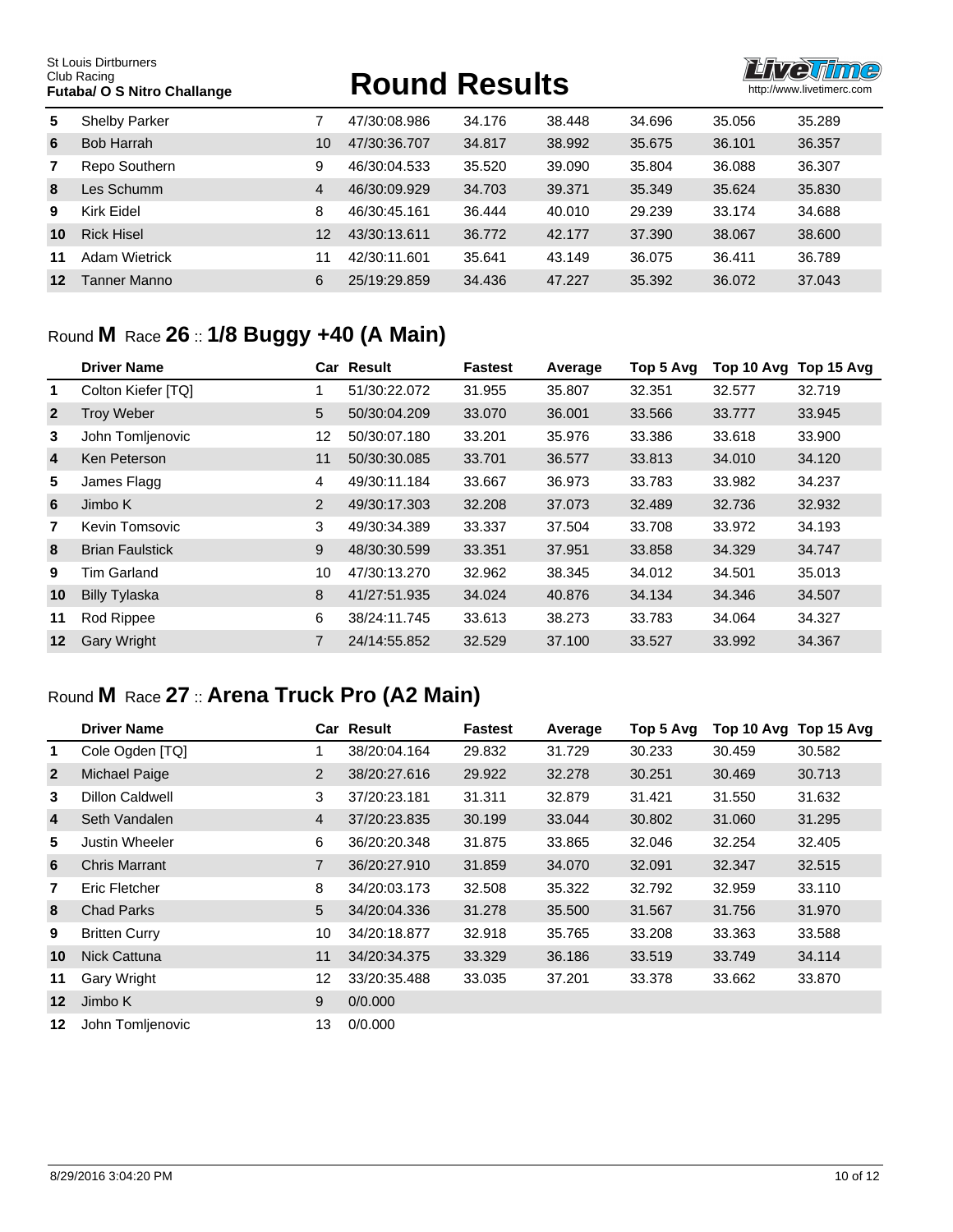# **FUTABALLANGE ROUND RESULTS**



|                | <b>Multi Main Results</b> |                        | $\Delta$ 1 | Δ2        |                 |    | Einich/Tin Proghar. Motocroco |    |                                      |    |                          |         |
|----------------|---------------------------|------------------------|------------|-----------|-----------------|----|-------------------------------|----|--------------------------------------|----|--------------------------|---------|
|                | <b>Multi Main Results</b> | A1                     |            |           | Α2              |    |                               |    | <b>Finish/Tie Breaker: Motocross</b> |    |                          |         |
| Fin            | <b>Driver Name</b>        | Fin                    | Laps       | Time      |                 |    | <b>Fin Laps Time</b>          | Α1 | А2                                   |    | <b>Total Tie Breaker</b> |         |
| 1              | Cole Ogden [TQ] 1         |                        | 38         | 20:19.246 | 1               | 38 | 20:04.164                     | 11 | 1                                    | 2  | 76                       | 0:40:23 |
| $\overline{2}$ | Justin Wheeler            | 2                      | 36         | 20:03.725 | 5               | 36 | 20:20.348                     | 12 | 5                                    | 7  | 72                       | 0:40:24 |
| 3              | Seth Vandalen             | 6                      | 35         | 20:28.558 | 4               | 37 | 20:23.835                     | 16 | 4                                    | 10 | 72                       | 0:40:52 |
| 4              | <b>Chris Marrant</b>      | $\boldsymbol{\Lambda}$ | 35         | 20:04.638 | 6               | 36 | 20:27.910                     | 14 | 6                                    | 10 | 71                       | 0:40:33 |
| 5              | <b>Chad Parks</b>         | 3                      | 36         | 20:22.622 | 8               | 34 | 20:04.336                     | 3  | 8                                    | 11 | 70                       | 0:40:27 |
| 6              | Nick Cattuna              | 5                      | 35         | 20:24.300 | 10              | 34 | 20:34.375                     | 15 | 10                                   | 15 | 69                       | 0:40:59 |
| 7              | Gary Wright               |                        | 34         | 20:12.255 | 11              | 33 | 20:35.488                     |    | 11                                   | 18 | 67                       | 0:40:48 |
| 8              | <b>Dillon Caldwell</b>    | 19                     | 28         | 16:29.814 | $\overline{3}$  | 37 | 20:23.181                     | Ι9 | 3                                    | 12 | 65                       | 0:36:53 |
| 9              | <b>Eric Fletcher</b>      | 11                     | 21         | 13:46.519 | 7               | 34 | 20:03.173                     | 11 | 7                                    | 18 | 55                       | 0:33:50 |
| 10             | <b>Michael Paige</b>      | 13                     | 14         | 7:42.081  | $\overline{2}$  | 38 | 20:27.616                     | 13 | $\overline{2}$                       | 15 | 52                       | 0:28:10 |
| 11             | <b>Britten Curry</b>      | 14                     | 8          | 5:37.251  | 9               | 34 | 20:18.877                     | 14 | 9                                    | 23 | 42                       | 0:25:56 |
| 12             | John Tomljenovic 8        |                        | 31         | 19:45.206 | 12 <sub>0</sub> |    | 0.000                         | 8  | 12                                   | 20 | 31                       | 0:19:45 |
| 13             | Jimbo K                   | 12                     | 20         | 11:30.244 | 12 <sub>0</sub> |    | 0.000                         | 12 | 12                                   | 24 | 20                       | 0:11:30 |

# Round **M** Race **28** :: **1/8 Expert (A Main)**

|                | <b>Driver Name</b>     |                | <b>Car Result</b> | <b>Fastest</b> | Average | Top 5 Avg | Top 10 Avg | Top 15 Avg |
|----------------|------------------------|----------------|-------------------|----------------|---------|-----------|------------|------------|
| $\mathbf{1}$   | Cody McClenahan [TQ]   |                | 51/30:25.450      | 33.097         | 35.782  | 33.321    | 33.508     | 33.654     |
| $\overline{2}$ | James Flagg            | 9              | 51/30:27.418      | 33.121         | 35,750  | 33.449    | 33.663     | 33.833     |
| 3              | Ken Peterson           | $\overline{2}$ | 50/30:11.454      | 33.166         | 36.269  | 33.486    | 33.621     | 33.761     |
| 4              | <b>Brian Faulstick</b> | $\overline{7}$ | 48/30:07.708      | 33.449         | 37,376  | 33.981    | 34.429     | 34.703     |
| 5              | Josh Dill              | 11             | 48/30:30.187      | 33.974         | 37.971  | 34.471    | 34.761     | 35.083     |
| 6              | Devan Linkey           | 12             | 47/30:10.910      | 33.332         | 38.247  | 33.779    | 34.171     | 34.607     |
| $\overline{7}$ | Jeremy Sonnier         | 4              | 46/29:40.430      | 33.781         | 38.750  | 34.162    | 34.416     | 34.697     |
| 8              | Jeramy Riggs           | 3              | 46/30:32.309      | 34.046         | 39.835  | 34.401    | 34.770     | 35.149     |
| 9              | Tim Garland            | 6              | 45/30:21.599      | 34.038         | 40.315  | 34.374    | 34.811     | 35.233     |
| 10             | <b>Chris Cattlett</b>  | 10             | 45/30:24.336      | 34.442         | 40.343  | 35.355    | 35.867     | 36.354     |
| 11             | Charles Day            | 5              | 31/19:24.981      | 34.859         | 37.424  | 35.030    | 35.278     | 35.529     |
| 12             | Shane Luckey           | 8              | 29/23:46.586      | 34.613         | 49.491  | 34.781    | 35.073     | 35.629     |

### Round **M** Race **29** :: **1/8 Pro (A2 Main)**

|                         | <b>Driver Name</b>     | Car | Result       | <b>Fastest</b> | Average | Top 5 Avg | Top 10 Avg | Top 15 Avg |
|-------------------------|------------------------|-----|--------------|----------------|---------|-----------|------------|------------|
| 1                       | Josh Wheeler           | 2   | 37/20:04.790 | 30.839         | 32.580  | 30.954    | 31.156     | 31.372     |
| $\overline{2}$          | Cole Ogden [TQ]        |     | 37/20:10.616 | 30.582         | 32.785  | 30.959    | 31.159     | 31.352     |
| 3                       | Michael Paige          | 4   | 36/20:07.306 | 30.949         | 33.398  | 31.333    | 31.473     | 31.594     |
| $\overline{\mathbf{4}}$ | <b>Dillon Caldwell</b> | 6   | 35/20:03.065 | 32.064         | 34.315  | 32.348    | 32.553     | 32.727     |
| 5                       | Mitchel Gardner        |     | 35/20:11.046 | 31.424         | 34.480  | 31.777    | 32.077     | 32.403     |
| 6                       | Jonathan Burkhalter    | 10  | 34/20:03.560 | 31.548         | 35.385  | 32.048    | 32.580     | 33.101     |
|                         | Jimbo K                | 9   | 34/20:13.847 | 32.624         | 35.628  | 32.835    | 33.085     | 33.451     |

8/29/2016 3:04:20 PM 11 of 12